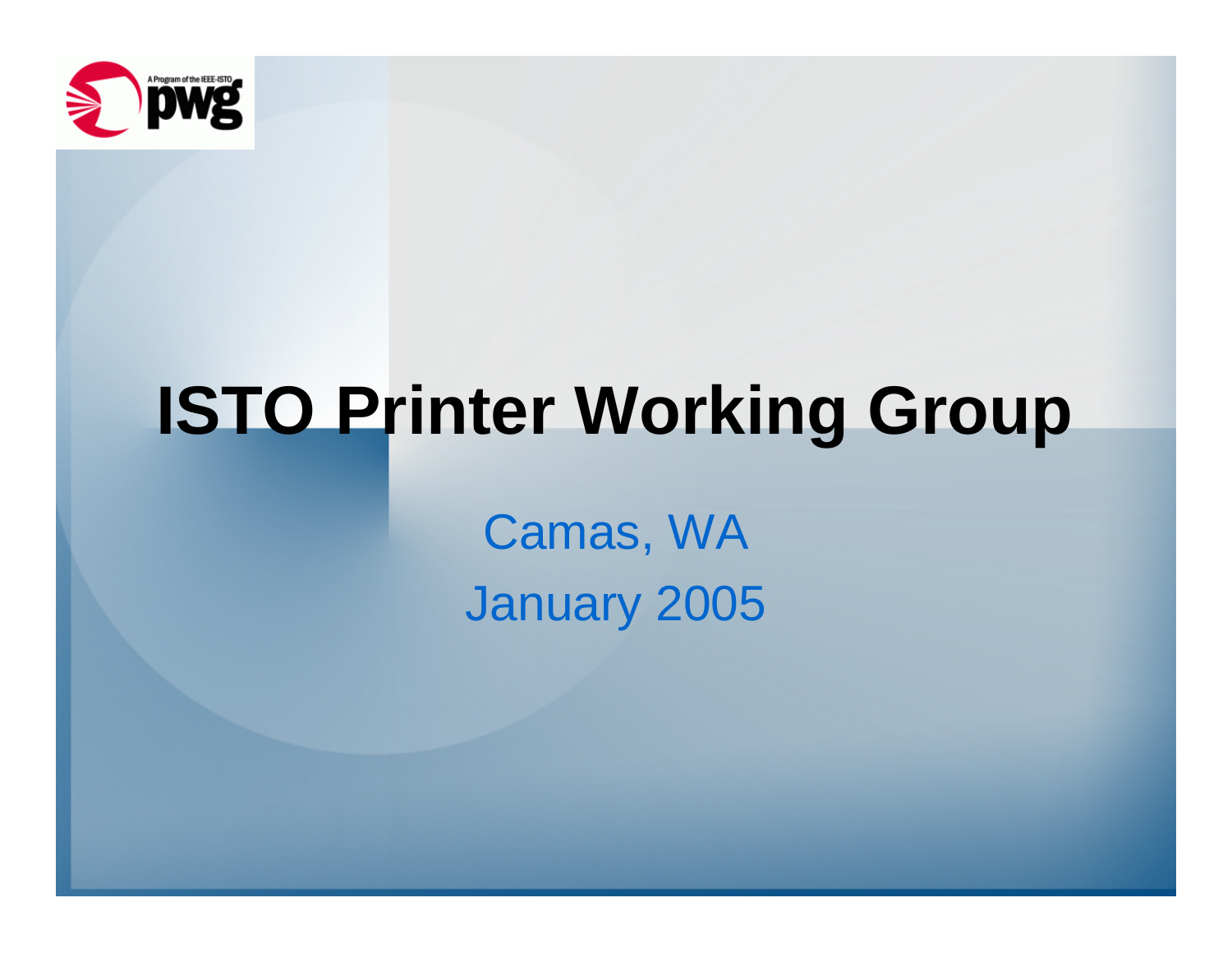## **Camas Agenda**

- Tuesday
	- –WIMS /Semantic Model
- Wednesday
	- PWG Plenary
		- Including revisit MJT and TFM
	- –Port Mon MIB
	- Print Number proposal/introduction
- Thursday / Friday
	- –- IEEE P2600 Hardcopy Device & Systems **Security**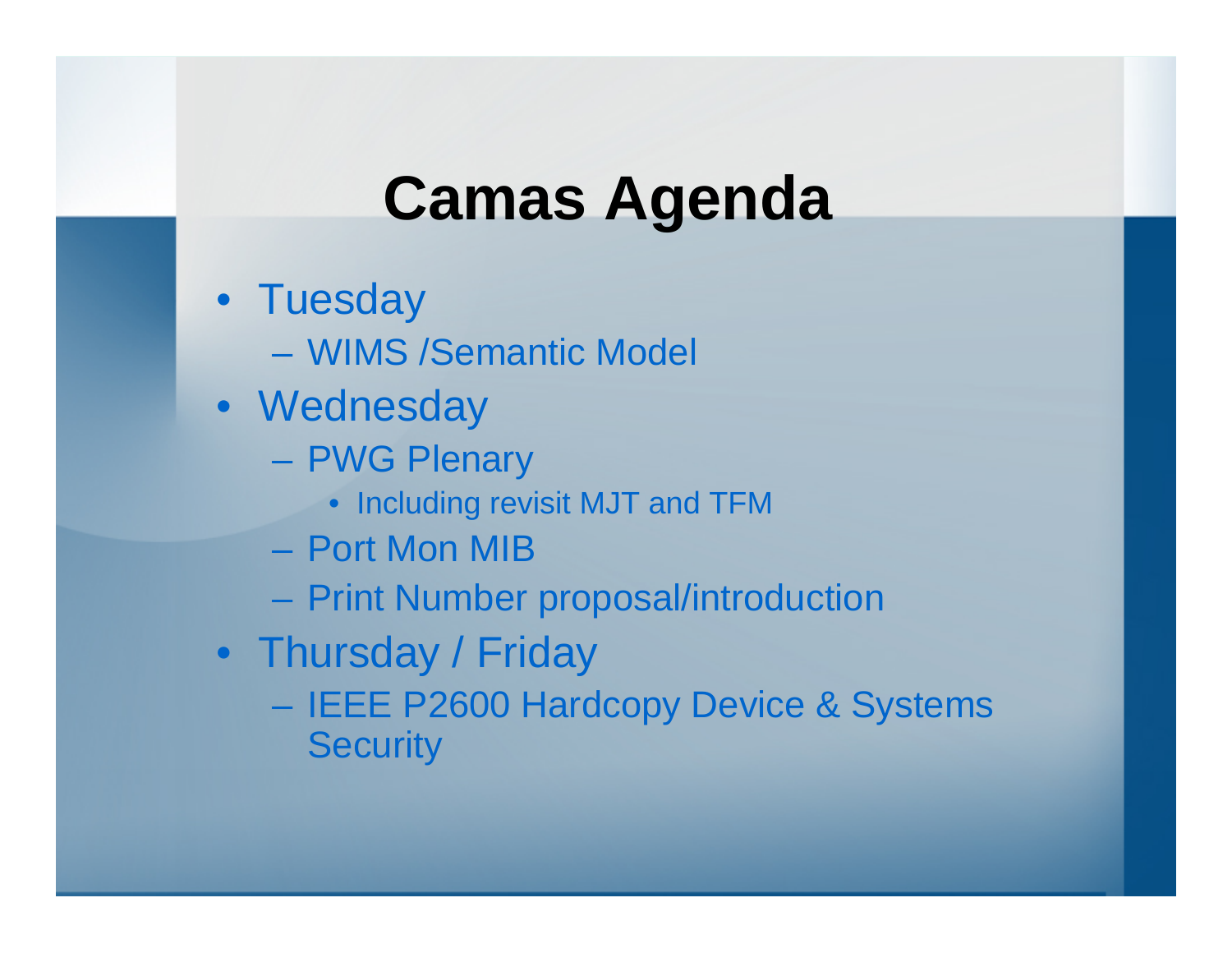## **PWG Member Companies (30)**

- •Agfa Monotype
- •Apple Computer, Inc.
- •**Bitstream**
- •Canon, Inc.
- •**Codehost**
- •Easy Software Products
- $\bullet$ Epson Portland, Inc.
- Fuji Xerox
- Hewlett-Packard
- •**IBM Corporation**
- •• Intermate A/S
- •Komatsu
- $\bullet$ Konica Minolta
- $\bullet$ Kyocera Corporation
- •Lexmark International
- $\bullet$ Microsoft
- •**Netsilicon**
- •NexPress (??)
- $\bullet$ Northlake Software, Inc.
- Novell
- •Oasis Semiconductor
- $\bullet$ Peerless Systems Networking
- $\bullet$ **PrinterOn**
- Ricoh
- $\bullet$ Samsung Electronics
- •Sharp Labs of America
- •Silex Technology
- $\bullet$ Software Imaging
- $\bullet$ Xerox Corporation
- $\bullet$ Zoran Imaging Division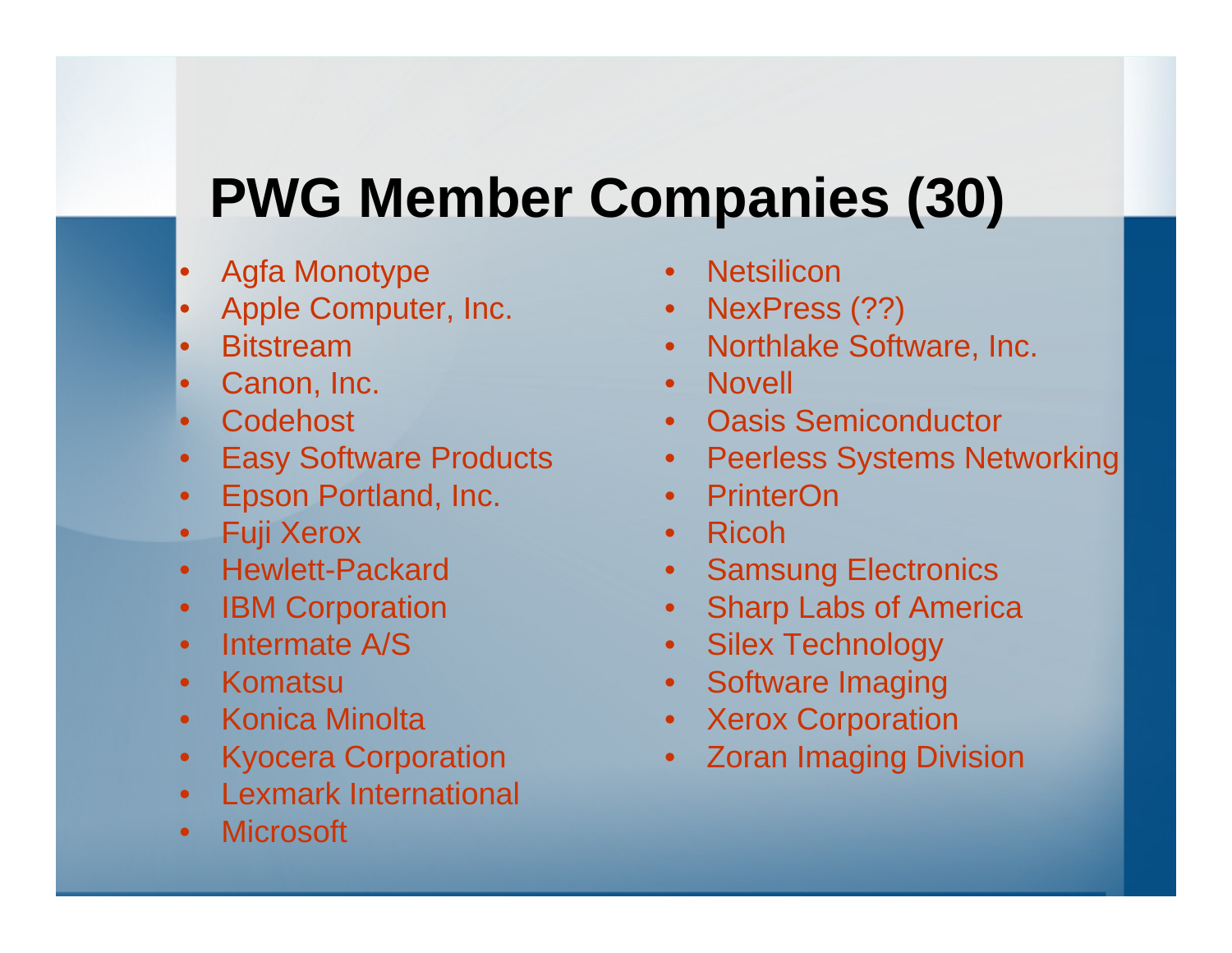# **PWG Plenary – January 2005**

- •• 9am – 9:30
	- –Commence and Review San Antonio Minutes
- •9:30 – 10:30
	- PWG W orking Group Status
		- WIMS, SM, Port Mon MIB, PSI (5 min each)
	- Financial Reports (15 min)
	- Server Upgrade Status (10 min)
	- MailTo delivery notification for IPP (15 min)
- 10:45 11:30
	- MJT BOF revisit
- 11:30 Noon
	- TFM BOF revisit
- 1:00 3pm
	- –Port Mon MIB
- •3:15 –4:15
	- –PSI review and action items
- •4:30 –5:30
	- Print Number proposal introduction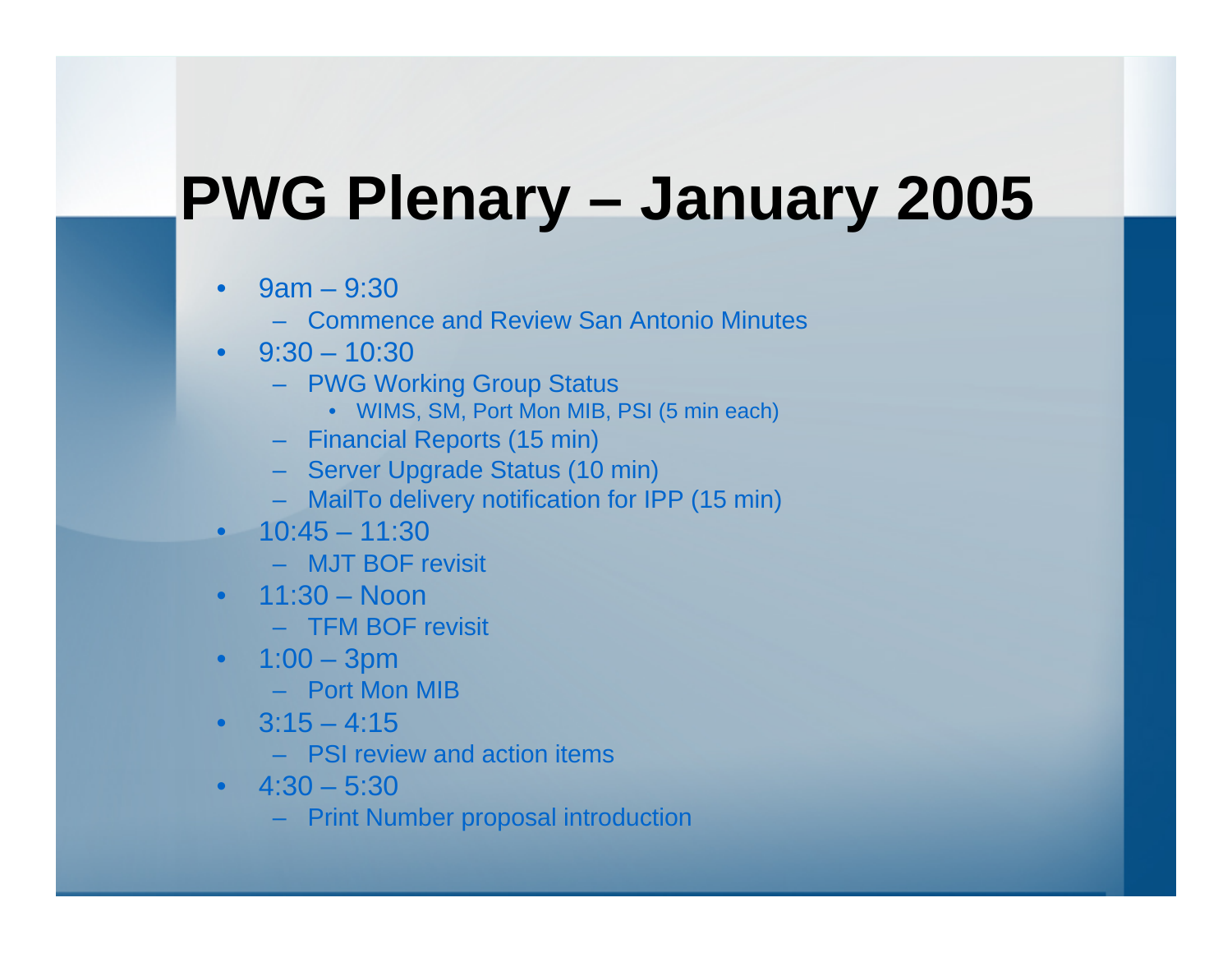### **PWG Project and work item Status**

- •WIMS Bill Wagner
- Port Mon MIB Ron Berkema
- •Common Semantic Model Pete Zehler
- PSI Alan Berkema (Dave Hall)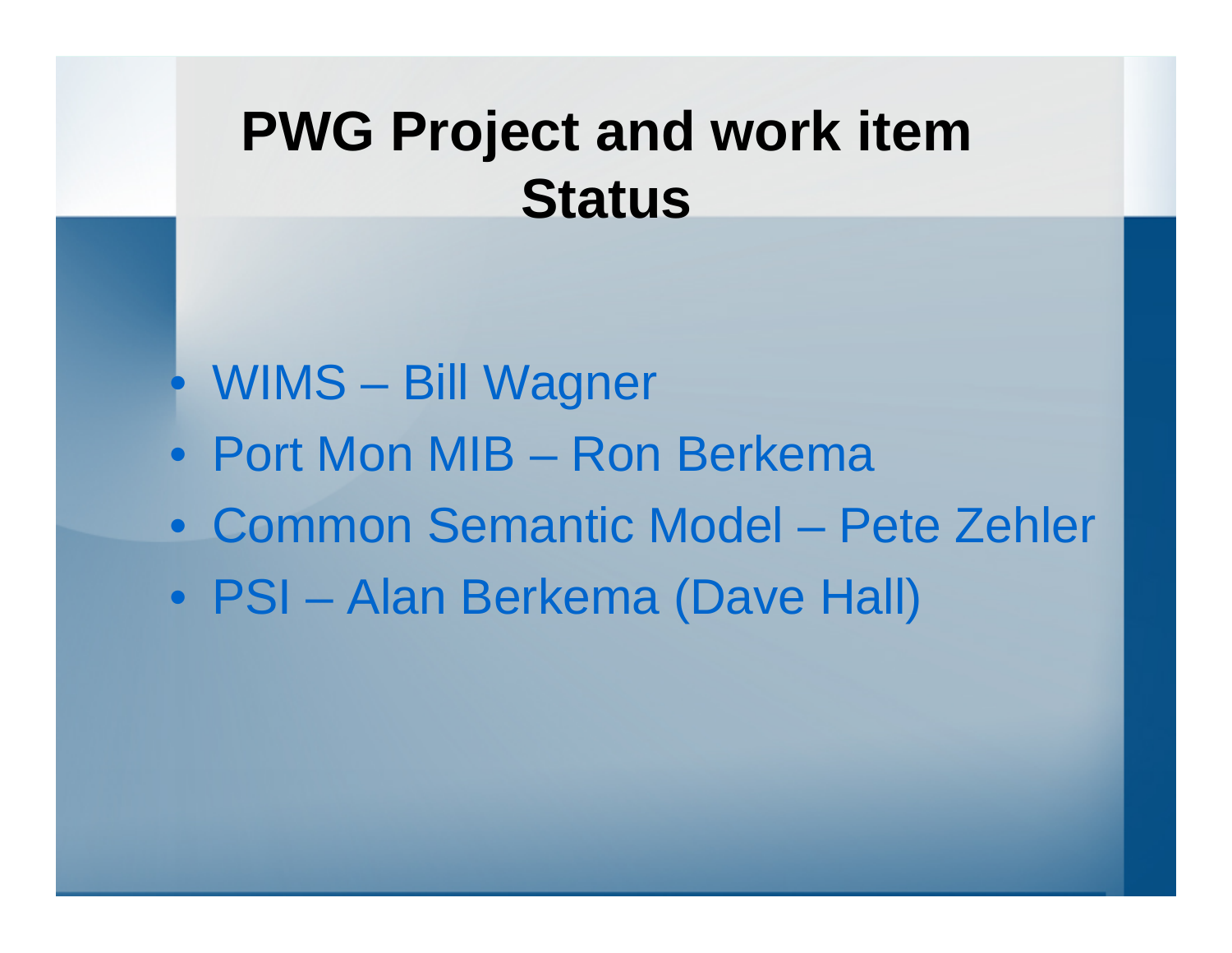#### **Financial Report**

• Financial Report - Compiled by ISTO (will postpone to SC meeting if running tight on time) •Reminder PWG dues for 2005 • \$1500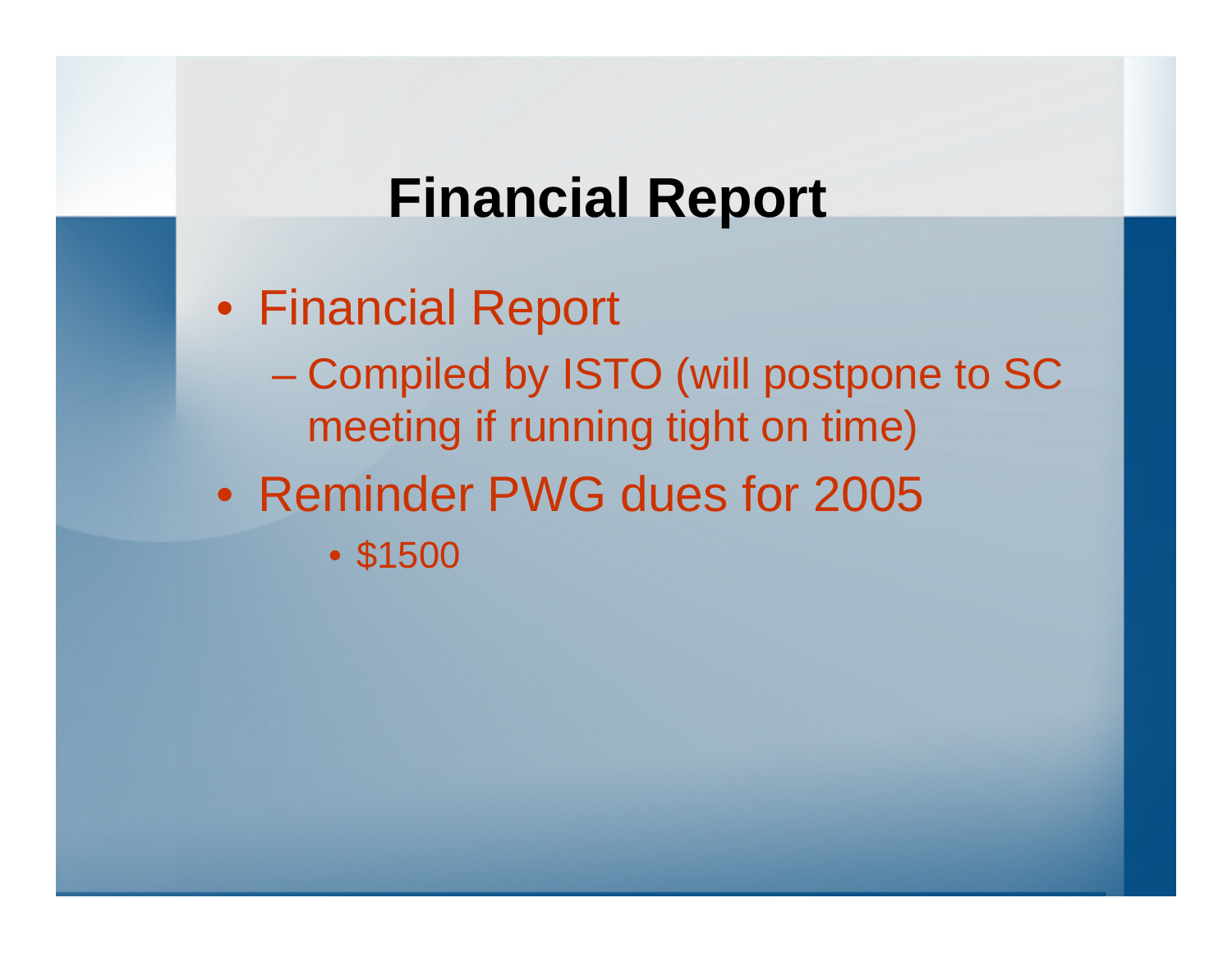# **Plan for Tokyo – April 2005**

- •**Monday** 
	- WIMS and Counters Spec Last Call Final Review
- •**Tuesday** 
	- IEEE P2600 Hardcopy Device & Systems Security
- •Wednesday morning
	- –IEEE P2600 Hardcopy Device & Systems Security
- •Wednesday afternoon
	- PWG / FSG Joi nt Plenary
- •**Thursday** 
	- –PWG Track
		- MIBS
			- Port Mon MIB Last Call Final Review
			- Counter MIB
			- MIB validation/certification process
		- •MailTo
		- •Print Number
	- FSG Track
- •**Friday** 
	- FSG
	- TCG parallel ?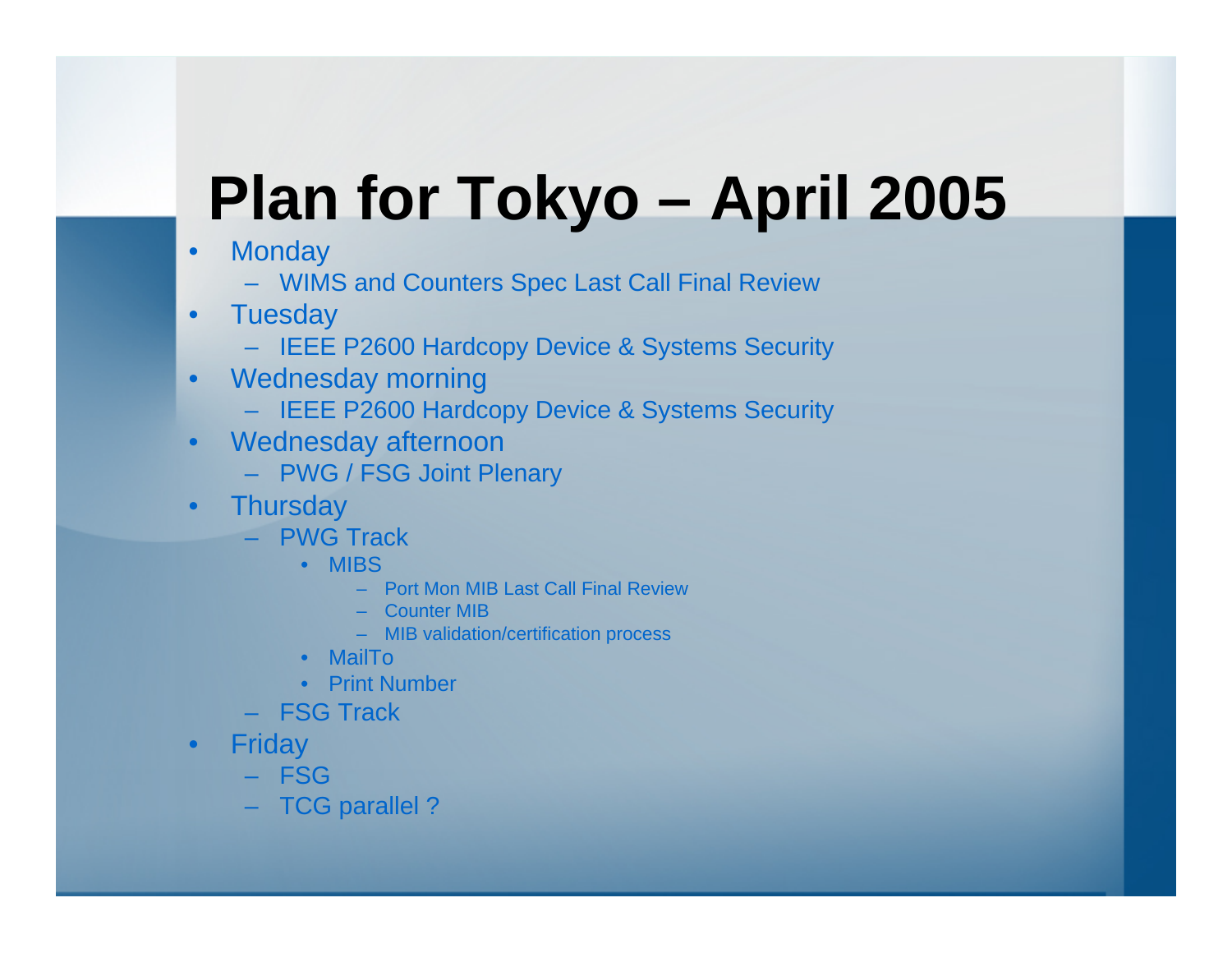#### **2005 Schedule Planning**

- Jan 10-14 Camas, WA (near Portland, OR)
- Feb 21-25 Tampa, FL
- April 11-15 Tokyo (with FSG)
- May 16-20 Toronto (Equitrac)
- July 11-15 San Francisco (Apple)
- Sep 12-16 IEEE Office in Piscataway, NJ
- Oct 24-28 New Orleans – (FSG possible)
-